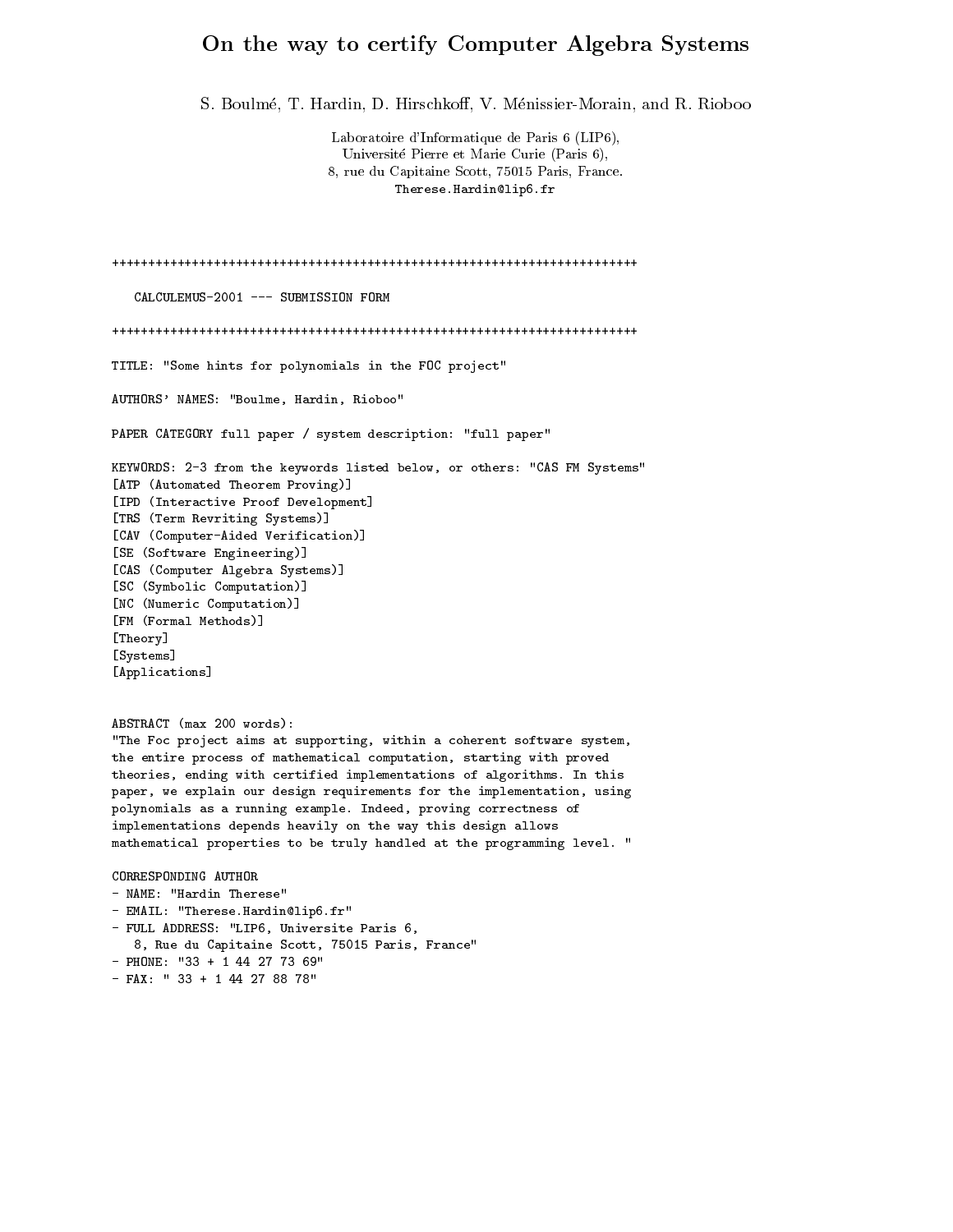Abstract. The FOC project, started at the fall 1997, is aimed to build a programming environment for the development of certified symbolic computation. The working languages are Coq and Ocaml. In this paper, we present first the motivations of the project. We then explain why and how our concern for proving properties of programs has led us to certain implementation choices in Ocaml. This way, the sources express exactly the mathematical dependencies between the different structures. This may ease the achievement of proofs.

# Introduction  $\mathbf{1}$

By definition, Computer Algebra Systems perform exact computations, mathematical entities are represented by terms belonging to a formal language, whose rules describe the computations, and there is no notion of numerical approximation, at least in their kernel. The algorithms, either the system's ones or user-implemented ones, rely upon mathematical properties which have been completely proved. So there seems to be little place for bugs if the implementations are carefully managed as is usually the case.

Despite of this care, bugs occur: hasty simplifications, no verification of required assumptions such that subexpressions being nonnegative, etc. (see for example [9]), i.e. what one could consider algorithmic errors. But there are also bugs introduced by the coding itself. The first problem is that computer algebra programs tend to be large and complicated, and hence difficult to maintain. The second problem comes from the specific difficulty in the task of testing symbolic manipulations, due to the size of the data or the time needed for verification. Typically, it is the case that polynomial coefficients with several hundreds of digits are encountered in practice. More generally, several hours, even several days, of CPU time are commonly needed to achieve a computation. Therefore, doing extensive testing may be too costly, even if verifying the correctness of an answer can sometimes be considerably easier that its computation (e.g. checking that a number is a root of a given polynomial). In some cases, the answer may also be non-constructive, when there is no solution. This happens for example when a polynomial is irreducible; in such a situation, no verification can be done, it is only possible to try to compute again the result with another algorithm or another Computer Algebra System. In the present state of the art, however, there may simply in some cases be no other way to compute this answer again.

A classical way to tackle this problem is to reduce the gap between the mathematical statement of an algorithm and its encoding in the programming language. This requires a syntax which is powerful enough to reflect mathematical properties, as well as a semantics associated to this syntax. As in the past years (see for example Davenport[4]), there were no programming language that fully met the requirements for being a Computer Algebra System programming language, the Computer Algebra community has been led to develop its specific programming languages. giving birth to powerful systems, e.g. Axiom<sup>[5]</sup>. In this system, the user manipulates *categories* and *domains*, which are akin to classes of object-oriented languages but with very appropriate syntax, type system, etc., in order to allow the source program to remain close to the mathematical algorithm.

But this effort is not yet sufficient to get rid of bugs or ambiguities: for instance, if the way the multiple inheritance conflicts are solved is not completely described, misleading interpretation may be a source of bugs in user programs. Indeed, although Axiom introduces a certain programming discipline by allowing the user to make statements over the entities being manipulated, there is no effective semantic control over these statements. For such a verification to actually take place, one could imagine a scenario where the user has to provide a proof of the statements he wishes to "decorate" his programs with. Typically, whenever he declares some new object as having a group structure, he would have to effectively demonstrate that the definitional properties of a group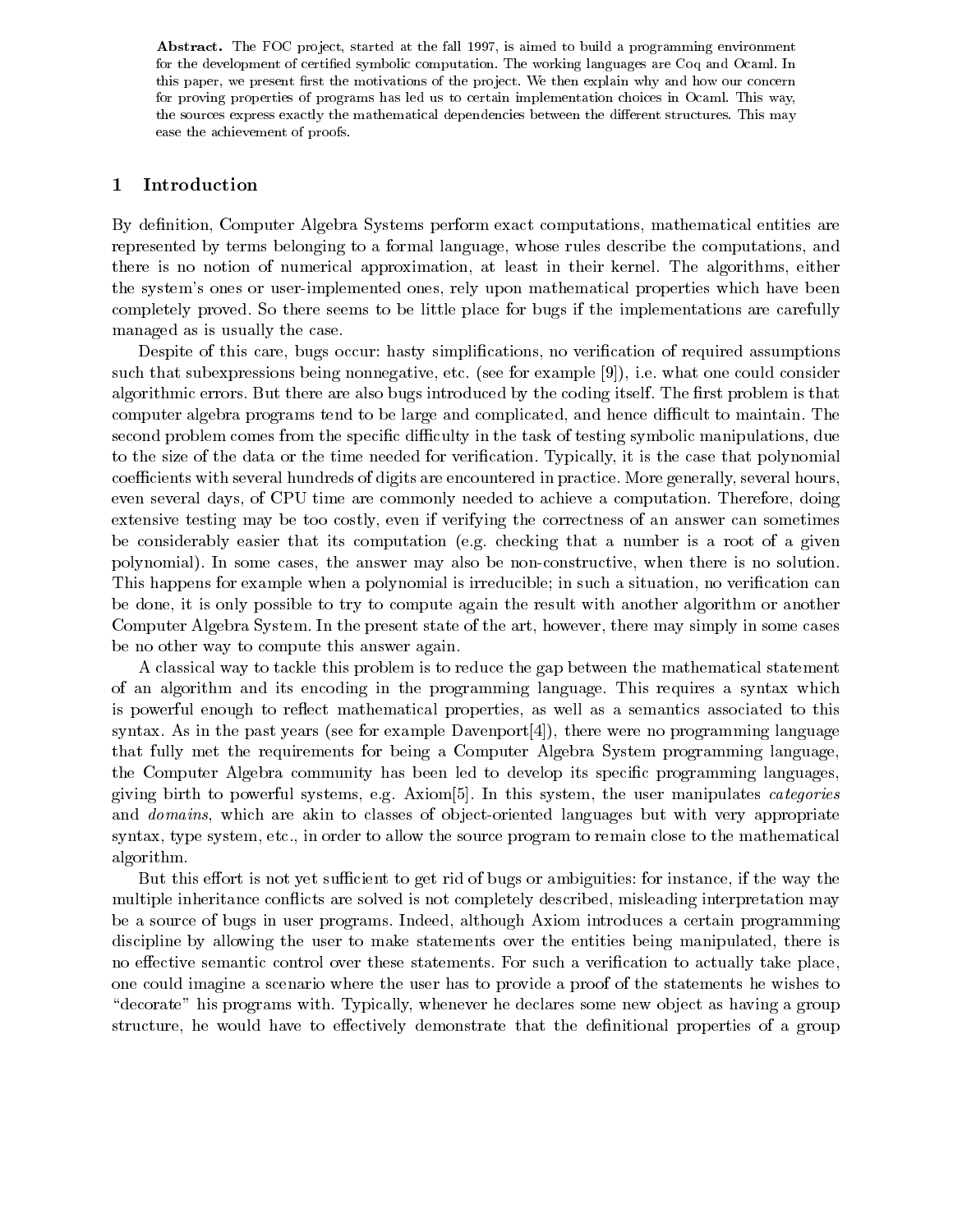hold. This goes back to the fundamental issue of whether existing computer algebra systems and deduction systems can be integrated.

To define a code-certification mechanism in order to fulfill these tasks, several solutions can be taken into account. Within a previous project, we have tried to interface Axiom and the Coq proof assistant, with the aim of proving some properties of Axiom programs [1]. A prototype has been done, consisting firstly in interfaces between libraries of Axiom (basic, sets, ordered sets, ..., groups) with the corresponding theories in Coq, and secondly, in a compiler from Axiom functions to their specifications in Coq. The emphasis has been put on the compilation of the hierarchy of categories and domains; as far of the actual code is concerned, only the imperative kernel was considered. The main outcome of this previous work was that such a task should rather be attacked using a programming language whose semantics is fully understood (and, possibly, formalized). Indeed, for example, some difficulties arose in modeling multiple inheritance within Axiom programs, mostly because we could not coin a precise semantics of this (quite intricate) programming construct. Overall, it seems that in some sense the Axiom programmer has too much freedom for his implementation task, and can hence design programs that are quite difficult, if not impossible, to certify. In particular, the management of definitions by default, as well as definition overriding, seems difficult to handle when it comes to guarantee a reasonable form of coherence within the "proof" part of a development.

The FOC project (F for Formel i.e. symbolic in French  $+$  O for Ocaml  $+$  C for Coq ), which started at fall 1997, is based on an attempt in interfacing Axiom and Coq. The ambition is to build an environment for the development of certified programs for symbolic computation, with three components, namely a programming language, a proof development tool, and an environment to federate the two latter parts as two different views of the same objects.

Tools for symbolic computation programming are essentially based on libraries for algebraic structures; FOC should contain such a library. In order to develop certified programs, this library should provide not only the implementation of the classical tools to manipulate algebraic structures, but also their semantics, given by explicit statements and proved properties. A user should have the possibility to specify a given algorithm by putting together elements of this library, prove properties of this algorithm, define an implementation and prove its correctness. Consequently, the interaction between the programming language and the proof assistant should be very strong in the FOC system.

To obtain a full certification, the compiler of the programming language should itself be certified. No such compiler exists for the time being, even if some kernels of functional languages have been formally studied. Nevertheless, it would be completely irrealistic to try to create our own programming language. We have therefore chosen a programming language which is semantically well founded, namely Ocaml<sup>[6]</sup>. This language belongs to the ML family, and as such, goes back to ML, the meta-language of the LCF prover. The language Ocaml offers a very strong system of modules, object-oriented features with well-understood semantics and many user libraries. Furthermore, Ocaml is the implementation language of Coq, the proof development tool retained for this project. Finally, Ocaml programs have very reasonable run times to satisfy the permanent concern for time and space efficiency of symbolic computation programmers.

As already said, the proof tool we have adopted is  $Coq[2]$ , a proof assistant based on the Calculus of Inductive Constructions (CIC), a lambda-calculus equipped with a very expressive language of types. Within Coq, we would like to fully describe the different inheritance and dependence relations (rings from additive groups and multiplicative monoids, the building of recursive polynomials upon sparse polynomials, etc.). We would also like to prove mathematical properties not only of specifications, but also of programs. Once implemented, these definitions and proofs have to be reusable.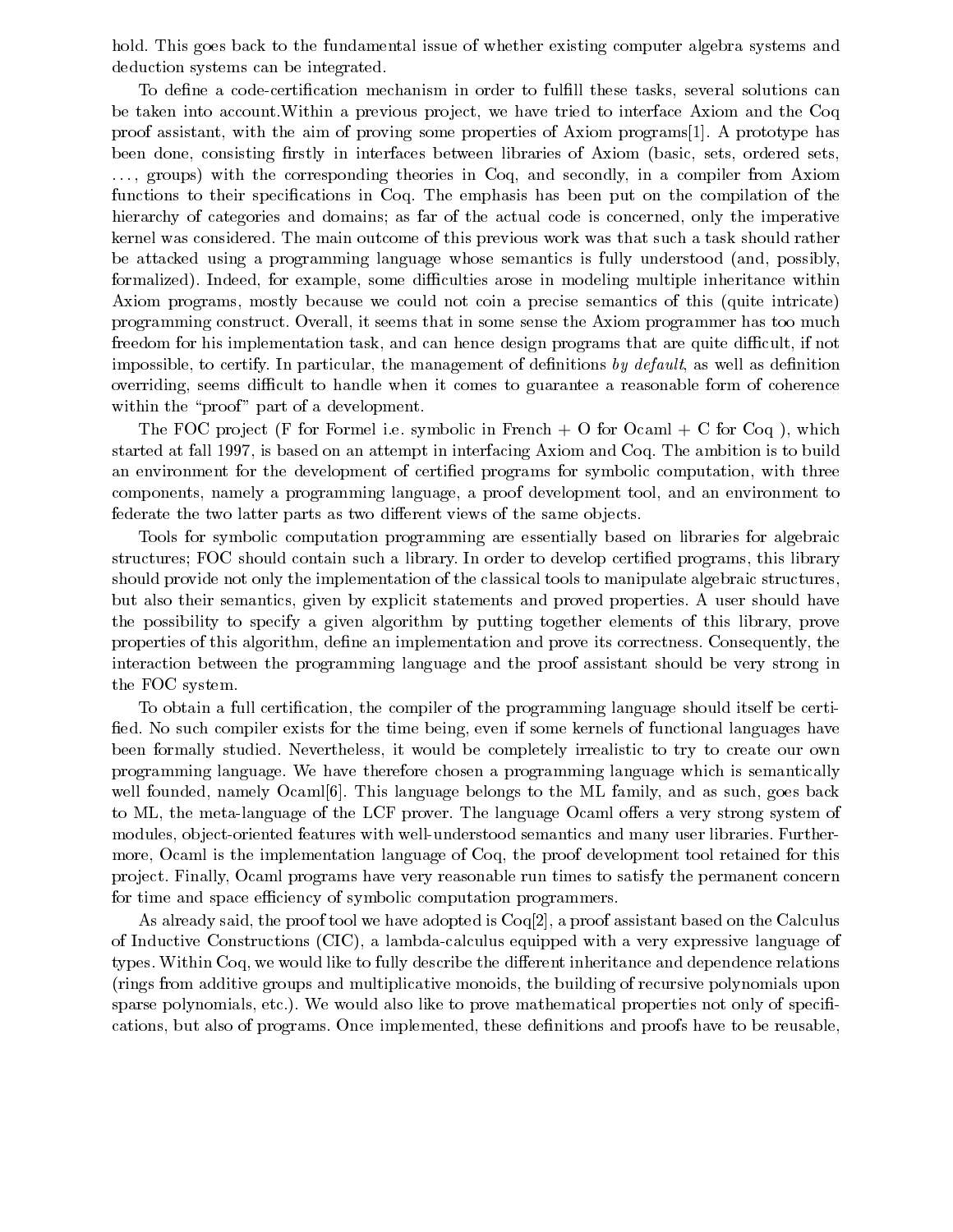as Computer Algebra research constantly introduces new algorithms. Our previous experience has shown that, even while still being under development, Coq can fit these requirements.

The goals of the FOC project seem rather effort-demanding and very ambitious. Due to the complexity of the data structures manipulated by symbolic computations, it does not seem reasonable to hope to complete such a work, and cover the whole area of Computer Algebra Systems. Nevertheless, one can hope to certify some complex algorithms such as the computation of greatest common divisors (gcds for short) of polynomials with the subresultant method, as well as (parts of) the programs that encode them, like inheritance links, for example. But it is out of our scope to certify e.g. the firing of exceptions within the compiler, even if it is possible to model the use of exceptions in specifications.

In this paper, we present the first step of the FOC project, which consisted in fixing the development methodology. We first focus on the conception of the programming part, in order to test whether Ocaml reaches our efficiency requirements. In doing that, we kept in mind the will of facilitating the proof facet of the work. Several programming prototypes have been developed, the selection criterion being the point of view of the proof. Within this effort, the running example for testing our prototypes is the computation of the gcd of polynomials over a factorial ring, by the subresultant method.

Section 2 details the requirements that are made for the first part of the FOC development. Section 3 states the reason why we have rejected the solution based only on modules. In section 4, we present several ways of using the object-oriented features, commenting on their drawbacks. The retained solution is given in section 5, in a rather detailed way. Along the paper, we provide examples written in Ocaml, trying to remain understandable to people not acquainted with this language.

# $\overline{2}$ The project requirements

The first step in our effort is the definition of what lies at the heart of a Computer Algebra System, namely a library of algebraic structures, together with the relations between them. It is important at this point to understand precisely what are the requirements to be formulated about this core part, in particular with respect to the aim of being able to perform proofs about the various constructs it contains. Together with the definition of those features that seem to be crucial to reach this goal, we felt the need to introduce a specific terminology to reason about Computer Algebra Systems from both a programming and a code verification perspective: this will be presented at the end of the section.

#### $2.1$ Software requirements

The requirements we formulate for the development of the core part of a Computer Algebra System, and which were respected along the experiments we made, are the following:

- 1. The overall organization of the library should reflect its mathematical counterpart, e.g. groups should be defined upon monoids.
- 2. It should be possible to manipulate notions at several levels of abstraction; for example one should be able to exploit the properties of a given group (say the type of an operation) without dealing with its actual implementation.
- 3. One should have the possibility of providing a definition by default of certain notions, so that they can be shared by a whole family of structures, and still possibly be locally redefined for a specific inhabitant of the family. For example, defining by default is\_different as the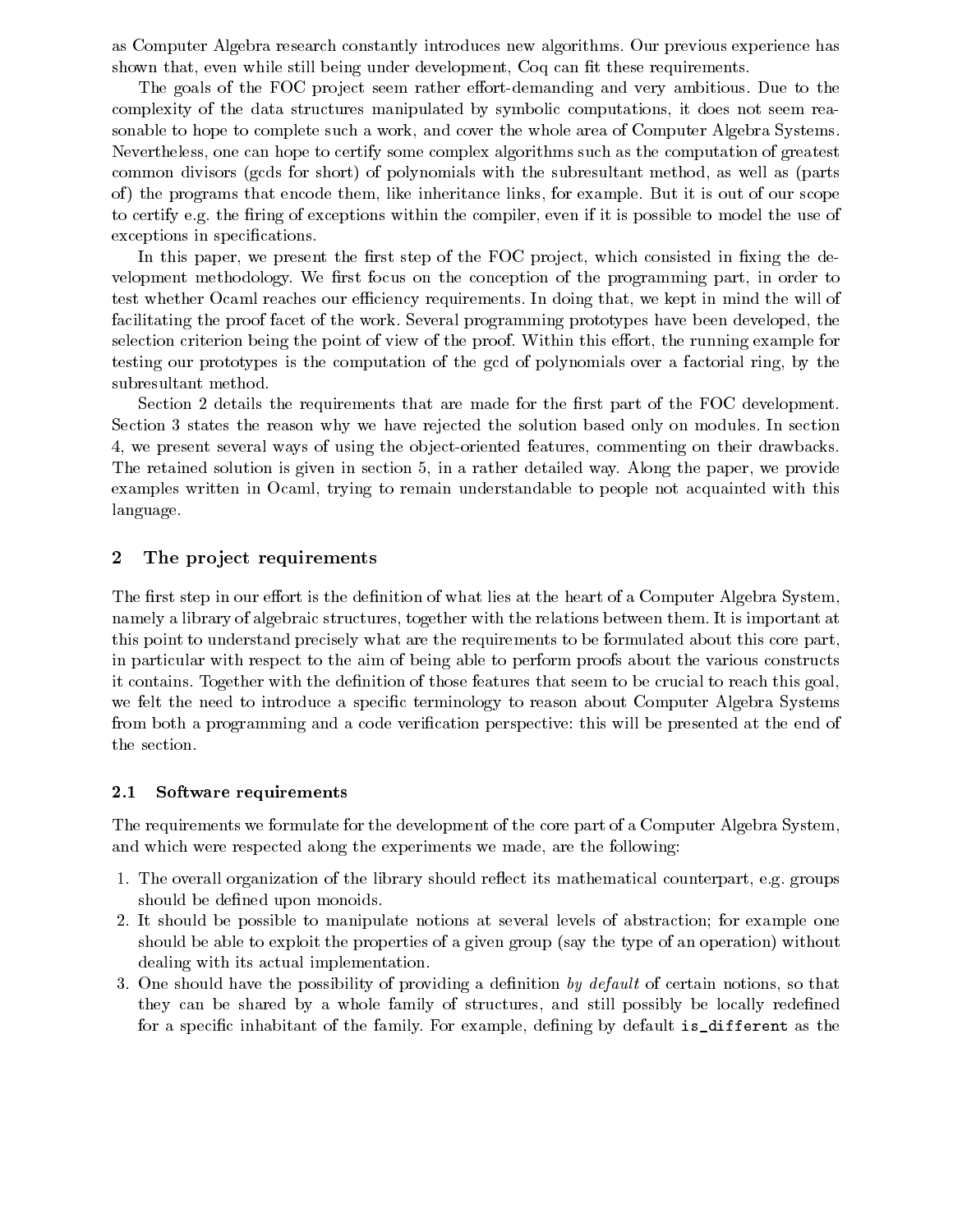negation of is\_equal should be a standard construction for structures that are built upon sets (an equality relation being a constituent of a set), but one may sometimes want to redefine it within some of them.

- 4. Along these lines, one should progressively refine the implementations of an algebraic structure, e.g. to go from a structure giving an abstract view of  $\mathbb{Z}/2\mathbb{Z}$  to an implementation using integers and to another one using booleans for representation of the inhabitants. In doing this, however, we want to be able to share some constructions between both implementations. At the same time, we also want to distinguish between these structures via typing, in order to avoid confusions or misuses.
- 5. Of course, the library that is built should contain a significant amount of basic notions that are common in Computer Algebra: it should in particular contain big integers, modular integers, and several representations of polynomials, at least the distributed and the recursive ones. It seems indeed reasonable to think that the problems arising at the level of certification can be visible only after a certain amount of complexity, both in the organization of the algebraic structures and in implementation issues, has been reached.

In conforming to these five requirements, we shall try to keep the correspondence between the Ocaml description of the structures we handle and their Coq counterpart as natural as possible, in order to ease the development of the proofs. Moreover, when going through our implementations, we shall put the emphasis on the typing discipline, still respecting the points stated above.

# $2.2$ Meeting these requirements

The requirements formulated above are not specific to Computer Algebra; they correspond to well-known paradigms in programming languages, such as strong typing, polymorphism, genericity, definitions by default, inheritance and late binding, sharing and reuse. This variety of features cannot be easily described with the basic type constructs of programming languages (that is union and record types). The requirement 2. asks for abstract data types on one hand and concrete (or manifest) types on the other hand, so for a performing system of modules. The requirement 3. can be satisfied by an inheritance mechanism coupled with a late-binding possibility. Thus, these requirements meet the ones which led to the introduction of modules and objects in programming languages.

The language Ocaml has a very strong discipline of types, with parametric polymorphism and type inference, it provides both modules and objects, which are powerful enough to define our library. Moreover, the interaction between classing and subclassing mechanism and the typing algorithm is fully described and semantically understood. These are the reasons of our choice. This choice being done, we are not yet ready to start the development. In fact, our requirements are in a certain sense contradictory. Indeed, one wishes to define  $\mathbb{Z}/2\mathbb{Z}$  and  $\mathbb Z$  as two different types (module-oriented aspect), and at the same time to share some constructions between these two rings (object-oriented aspect). We thus have to elaborate a design discipline for the definition of our library, through the understanding of the balance we need between the module-oriented and the object-oriented aspects of our programming idiom. Doing that, we have also to keep in mind that our programs are to be proved, so, the code must reflect as far as possible its mathematical counterpart and the different dependency links between the libraries must be described in a rather uniform way.

In order to have an account of the actual difficulties that can arise due to the programming style we chose, and of the solutions that can be proposed to handle these, we have been experimenting on several versions of a basic library. As said above, this library consists in programming tools which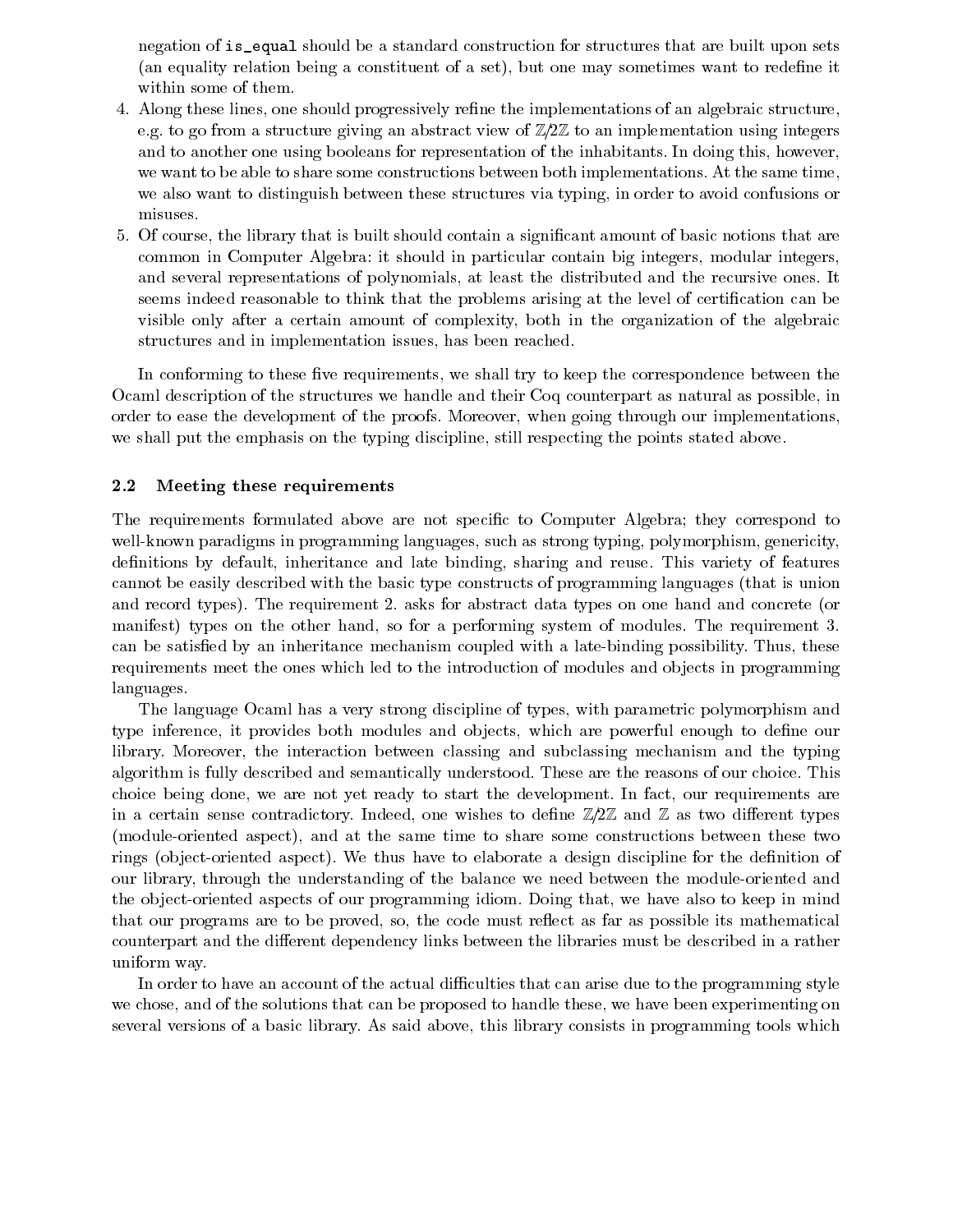are used to compute the gcd of polynomials over factorial rings. The resulting implementations have been analyzed according to three criteria: whether they fit to the mathematical specification of their constituents, whether they are easy to handle both from the developer's and from the user's point of view, and whether they give rise to efficient algorithms. This last point is important because there is no use to pay for the proof of a program if it will be rejected, due to inefficiency reasons.

# Vocabulary of the project 2.3

Along this study, we have been led to define a specific terminology to distinguish between the two points of view on the objects being manipulated, the abstract, or mathematical one, and the concrete, or computational one. We give a short account of this terminology, as we shall use it in the following.

In Computer Algebra, one handles (abstract) *individuals*, like for example  $X + 2$ , or (concrete) entities, like  $[(1,1),(2,0)]$ , that can be a representation of the latter polynomial. Societies are used to express a relation between individuals, via *functionalities*, e.g. the relation given by an internal composition law verifying certain properties. Entities in turn belong to *collections*, put together via *operations* (that define a relation between manipulations on entities).

*Prototypes* are used to describe functionalities to regroup societies in a *gender*, which corresponds to a mathematical structure. Accordingly, *signatures* are used to describe operations to regroup collections in *species*. A collection has semantical properties, which depend upon its species and its representation. One should for example provide several collections of polynomials (e.g. corresponding to a distributed representation, or to a recursive one).

# Using modules only 3

We first present an attempt of building libraries, using only modules. This attempt is reasonable as the Ocaml modules offer a smooth way to go from n abstract data type such as ring in the following to several implementations such as Z2z also given in the following. Moreover, the typing system is a very powerful help for the developer as it retrieves a lot of inconsistencies.

Ocaml's modules system is a simply typed lambda-calculus language with a subtyping relation and constraint expressions. This language is independent from the core language, which allows separate compilation. *Structures* are the basic notion; they allow to package together definitions sharing a common environment. In a "record" programming manner, these definitions can be referred to, outside the structure, using the "dot notation", that is, identifiers qualified by a structure name.

*Signatures* are interfaces for structures. A signature specifies the name and the type of the components of a structure, which are available from the outside. It can be used to hide some components of a structure (e.g. local function definitions) or to export some components with a restricted type.

Functors are "higher-order functions" from structures to structures. A structure A parameterized by a structure B is simply a functor F with a formal parameter B (along with the expected signature for B) which returns the actual structure A itself. The functor F can then be applied to one or several implementations  $B_1 \dots B_n$  of B, yielding the corresponding structures  $A_1 \dots A_n$ .

Within the framework of modules, Ocaml's module signatures should be used to represent species, and accordingly, module implementations should encode collections. This way, once sociveties (i.e. mathematical structures) are known, the corresponding collections can be statically implemented, thus avoiding run-time cost.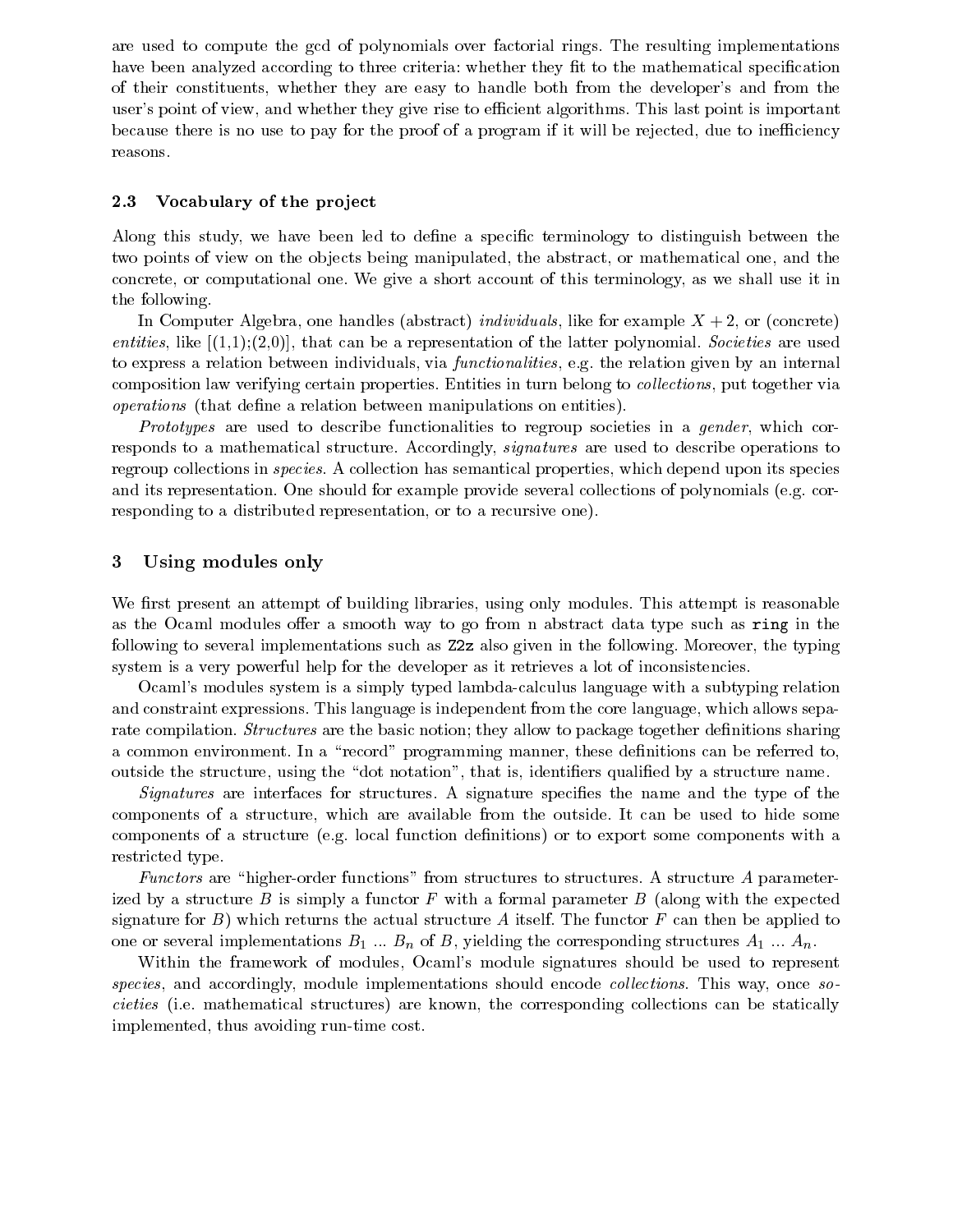# $3.1$ Abstraction and type inference

The abstract versus manifest type mechanism naturally fits to the encapsulation of data representation, corresponding to a module oriented programming style. This mechanism provides both safety and modularity to the code. Indeed, data representation often uses implicit invariants. Abstract types forbids the user to misuse the representation by ignoring some of these invariants. Furthermore, the representation can be changed without disturbing users.

```
For example, the species of rings is described by the
                                                            Then the \mathbb{Z}/2\mathbb{Z} ring is defined by:
following signature:
                                                            module Z2z: Ring =
module type Ring =struct
                                                              type t=bool
sig
 type t
                                                              let equal (x, y) = (x=y)val equal: (t*t) -> bool
                                                              let plus (x,y) = (x \mid y) & & not (x \& x y)val plus: (t*t) -> t
                                                              let mult (x, y) = x & & y
 val mult: (t*t) -> t
                                                              let opp x = xval opp: t \rightarrow tlet one=true
 val one: t
                                                            end
end
```
The type of the entities of Z2z (should\_be\_zero for example) is abstract, which means that the fact that these entities are indeed booleans is hidden, as shown by the following attempt: # Z2z.plus (Z2z.one, true);;

This expression has type Z2z.t \* bool but is here used with type Z2z.t \* Z2z.t

This type abstraction mechanism is reinforced by the use of functors that allow one to obtain the desired level of type abstraction within parameterized collections. Let us illustrate this on by example.

The parameterized collection of sparse polyno-

mials is described as follows:

The species of univariate polynomials can be described as follows:

```
module SparsePoly (A:Ring)
module type FormalPoly =
                                                               : (FormalPoly with module Base = A ) =
sigmodule Base: Ring
                                                       struct
                                                         module Base = Atype t
 val equal: (t*t) -> bool
                                                         type t = (A.t * int) listval mult_extern: (Base.t*t)->t
                                                         let equal = ...end
                                                       end
```
The collection of sparse polynomials with coefficients in  $\mathbb{Z}/2\mathbb{Z}$  is then given by module PolZ2z = SparsePoly (Z2z). In the following example, PolZ2z.t and (Z2z.t\*int) list are incompatible types: the structures importing the sparse polynomials do not have access to their representation, that can be modified in a transparent way. At the same time, we indeed have that Po1Z2z. Base.t and Z2z.t are equal types. This evidenciates the correctness of the coding with respect to the specification.

```
# let id y = P01Z2z. mult_extern (Z2z \cdot one, y);;
val id : PolZ2z.t \rightarrow PolZ2z.t = \langle fun \rangle# id [(22z \cdot \text{one}, 1)];;
This expression has type (Z2z.t * int) list but is here used with type
PolZ2z.t = SparsePoly(Z2z).t
```
It turns out that Ocam's modules system offers a typing algorithm powerful enough to allow for an exact description of the specification and to control the correctness of this description.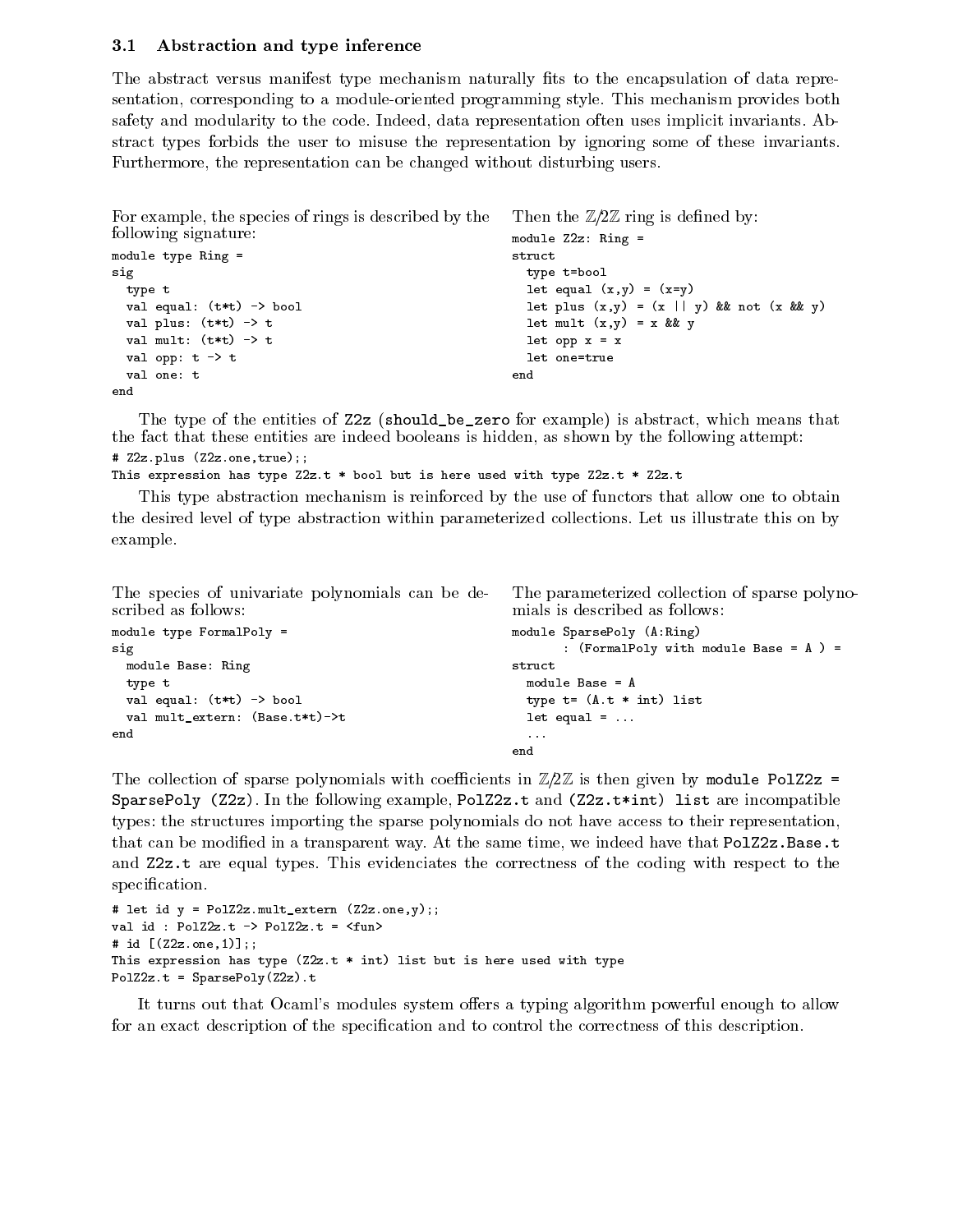## $3.2$ Inheritance

We want to be able to define algorithms that can be applied to a whole family of structures, and, if needed, to refine these operations for specific cases. In other words, we need an inheritance mechanism. To model inheritance using modules turns out to be unrealistic when it comes to realsize attempts. We illustrate this statement on a case study, the implementation of integral domains, trying different strategies for embedding inheritance.

A straightforward solution would be:

```
module IntegralDomain =
 sigmodule A: Ring
    val exquo: A.t*A.t->A.t
 end
```
With this choice, since a ring A is built on a group G, that in turn inherits from a monoid M, in order to access in A a field belonging to M, one would have to concatenate prefixes, leading to a construction like "A.G.M...". This means that at any point, the full knowledge of the hierarchy is explicitly required, which seems to be too demanding for the user (typically, in a minimal setting, we estimate that about 50 modules, distributed over a dozen of layers, are necessary).

To avoid this, we can use the subtyping expressed by the inclusion of signatures to full effect. Accordingly, an integral domain can be seen as a subtype of a ring, by cloning the "ring" components within the signature of the integral domain, as follows:

```
module IntegralDomain =
  sig
    type t
    val equal: t*t -> bool
                                       val plus: t*t -> tval mult: t*t \rightarrow tval exquo: t*t -> t\ldots .
 end
```
Following this approach, we have developed a small prototype containing 25 modules and 8 layers. Here again, this methodology is not tractable in practice, basically for robustness considerations pertaining to software maintenance. Each time we modify a module, every module importing it has to be updated accordingly. Such a mechanism of "cut and paste" should be automatized, but this seems rather difficult for module structures and functors, basically because such a mechanism would require a semantical analysis of code. Furthermore, modules are designed to minimize the propagation of modifications during code generation, allowing separate compilation: such a way of using them would thus not respect the purpose of modules.

Along the mechanism of inheritance, it seems crucial to have the possibility to redefine certain operations (typically for optimization purposes). Late binding allows one to modify only those fields that need to be redefined and these modifications have not to be reported in the methods using these fields.

This can be useful for example when designing a version of mult\_extern (the function to compute the product of a polynomial with a scalar number) for sparse polynomials, to take advantage of the specific representation we have for this kind of polynomials.

These considerations are expressed by a few design assumptions, that we state in the framework of our terminology as follows. A species is defined by some *primitive* operations and may have some operations defined by default, using the primitive ones. When species are refined into collections, every primitive operation should be implemented. For example, gcd can only be a primitive operation for factorial rings. In Euclidean rings, however, it is defined by default using Euclidean division. At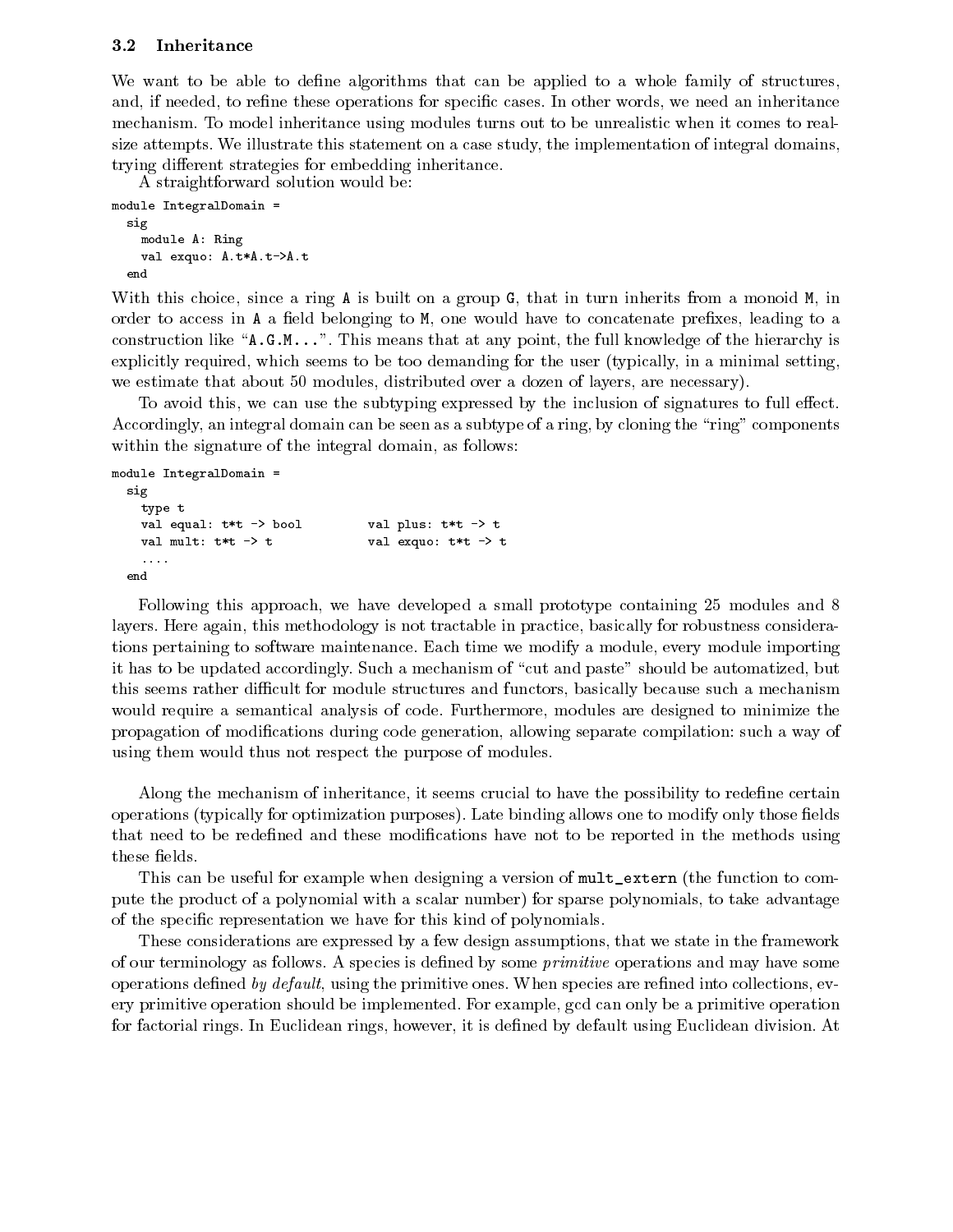the level of collections, we want sometimes the implementation of an Euclidean ring to be seen as an implementation of a factorial one, without handling the underlying conversions explicitly. We will not enter the tedious technical work involved in the management of such an interaction in the module framework. Let us just say that we retrieve in some way the phenomenon seen above, where some parts of a signature have to be explicitly cloned at various places in the library, which seems to be a serious drawback inherent to the "only modules" approach.

# Programming with objects  $\overline{4}$

For our purposes, having a true inheritance and late binding mechanism seems to be a necessity; we are thus led to consider working with Ocaml classes.

The object-oriented part of the Ocaml language is a conservative extension of Caml. It is a strongly typed class-based language; the corresponding type system is based on ML polymorphism and type inference, and builds on extensible record types with polymorphic access. It provides most features of object-oriented languages including multiple inheritance, subtyping, methods returning self and parametric classes.

# Programming by data-encapsulation 4.1

We first try to use object-oriented feature as it is usually done in textbooks on object-oriented languages: species are described by virtual classes, collections by concrete classes, and entities by objects (indeed by instance variables of objects). This simple representation does not meet our requirements; this can be seen on the following example, where ring species is described by:

```
class virtual ring =
object (self:'a)
 method virtual equal:'a -> bool
                                      method virtual plus:'a -> 'a
 method virtual mult: a \rightarrow amethod virtual opp: 'a
 method virtual one: 'a
                                      method virtual print: string
end
```
Note that one and opp have the same types whereas their semantics are very different. Indeed, opp is the "*opposite*" operator and depends on the underlying entity, whereas one is the "*unity*" entity and does only depend on the underlying collection. Actually, types of functionalities do not reflect their arities, because functionalities are partially applied to the underlying entity, often denoted by self in object-oriented languages. In order to make one appear in the specification of ring, we have to make this constant depend on an implicit argument; such a trick is source of difficulties when proving properties. Similarly, binary operations become within this approach unary methods, which introduces a gap between the syntax and mathematical notation.

We come to another problem, illustrated by the following example. In Ocaml, instance variables, such as my\_rep, are private, insuring data encapsulation. However, in coding the binary operations, one needs the actual internal representation, given here by  $my_{\text{rep}}$ , of the explicit argument. Therefore, the value of the instance variable has to be made public by a specific method, called below rep. This way, the integer collection may be given by:

```
class integers =object
  inherit ring
  val my_rep = 0
  method rep = my_{rep}method plus x = \langle my_{rep} = my_{rep} + x \# rep \ranglemethod one = < my_rep = 1>
  method print = string_of_int my_rep
  \ldots_{\mathrm{end}}
```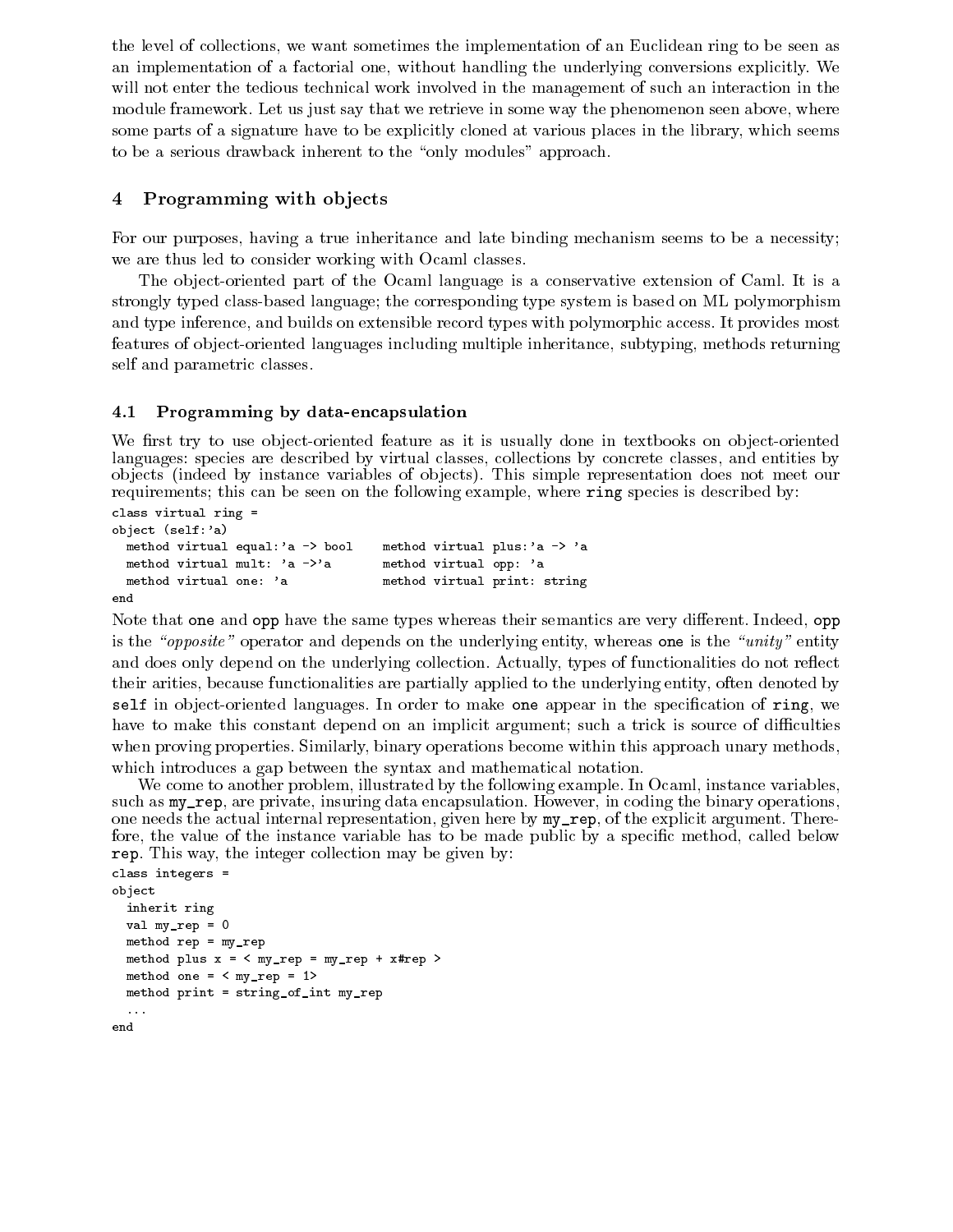We then face a new problem, coming from the fact that rep is shared by all the sub-classes having the same carrier. A representation of entities is indeed often built up respecting an implicit invariant, which has to be preserved by the methods of the class. For instance, the entities of  $\mathbb{Z}/2\mathbb{Z}$  may be canonically coded by 0 or 1:

```
class z2z =object
  inherit ring
 val my_rep = 0
 method rep = my_{rep}method plus x =let tmp=my_rep+x#rep in
      if tmp=2 then \langle my_rep = 0 \rangle else \langle my_rep = tmp \ranglemethod print = (string_of_info_my_rep)^" [2]"
 \mathbf{1}end;;
It is now possible to mix integers and modular integers, as follows:
# let one_z2z = (new z2z)#one ;;
val one_z2z : z2z = \langleobj>
# let one = (new integers)#one ;;
val one : integers = \langleobj>
#let three = (one#plus one)#plus one ;;
val three : integers = \langleobj>
# (one_z2z#plus three)#print;;
- - : string = "4[2]"
```
The implicit invariant has been broken, because the methods of z2z and integers have the same name and the same type, and thus are considered by Ocaml's typing system to be compatible, which should not happen. The only way to solve this problem and to fulfill the requirements is to modify the "rep" method; one can think of two ways of achieving this.

The first solution uses a convention on the names of the "rep" methods. For each collection, we choose a new name for "rep":  $\mathbf{rep}$  is the rep of the collection A. Hence, rep\_integers and rep\_z2z will make integers and z2z incompatible types. Nevertheless, this solution will require some intricate typing management when dealing with parametric classes such as polynomials. It is therefore not very practical, and a bit dangerous; we hence reject it.

The second solution uses the type abstraction of the modules system (see 3). The idea is to define classes directly inside modules. This way, the concrete type of say the "rep" method can be easily hidden. It is still possible to define, outside a module, some subclasses of the class being encapsulated in this module. But, as the representation of the objects is hidden, there is not enough information about rep to define interesting new methods along the inheritance chain; there are several ways to patch this problem but they are just patches. This solution actually enlights a problem which was present since the very beginning of this naive development.

In conclusion, this "object oriented" solution does not fit our requirements for at least two reasons. Firstly, this kind of programming discipline is not very efficient: calling "rep" has a cost at running time, while in the "module" approach (in 3), data encapsulation is guaranteed by a typing mechanism without additional cost at run-time. Secondly, syntactical constructions implementing species and collections do not have a very clear mathematical semantics. For instance, the collection of integers is implemented by the class integers of this model; an object of this class is the coding of an entity of the collection, but carries within self the unity, and all the functionalities of this collection and of the species of rings. The relation object-class does actually not fit to the individualsociety semantics; this is particularly visible in the loss of arity mentioned above, which makes it difficult to express properties like associativity or commutativity of operations. Therefore, this naive solution is incompatible with the will of programming using algebraic notions.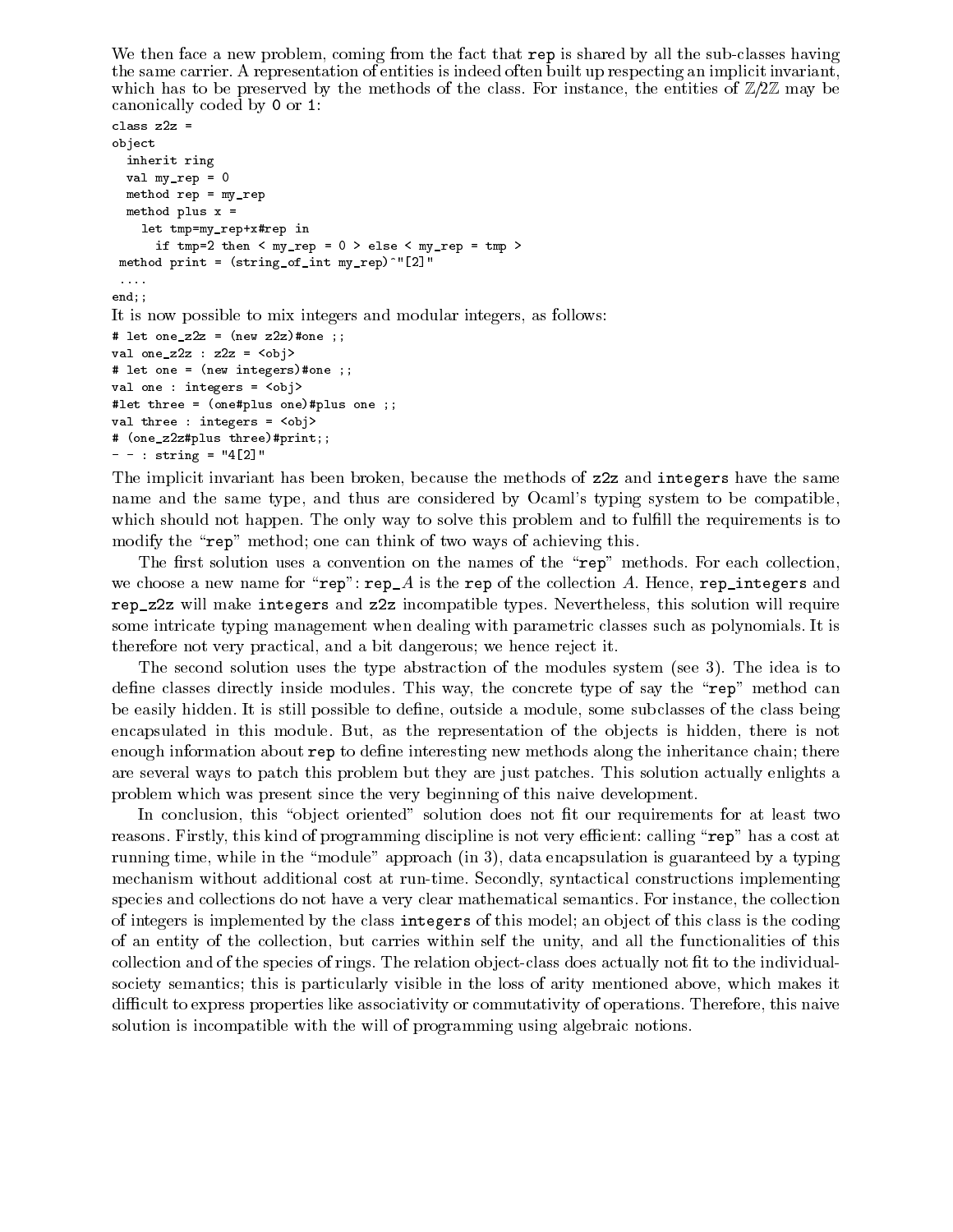# 4.2 Towards ADT programming

Using the model we now turn to, we restore the correspondence between type and arity of operations. We proceed as follows:

```
class virtual ring =
object (self :'a)
 method virtual equal:'a*'a->bool method virtual plus:'a*'a->'a
  method virtual mult:'a*'a->'a
                                            method virtual opp:'a->'a
 method virtual one:'a
  \ldots_{\mathrm{end}}class integers =
object
  inherit ring
 val my_rep=0
 method rep\_integers = my\_repmethod equal (x, y) = x\# \text{rep}_\text{integers} = y\# \text{rep}_\text{integers}method plus (x,y) = \langle my_rep=x#rep_interest\#rep_interest\#rep_interest\rangle\ldotsend;;
```
This model has been developed up to the implementation of distributed polynomials. One of its interests is that it does not depend on the abstraction mechanism of module types. We however rejected it for the following reasons: within such a model, entities are still encapsulated in objects, still paying the cost of the calls to the  $rep_A$  methods. Moreover, the possibility of distinguishing between the object integers and the object zero is only given by a programming discipline, which will be very difficult to handle at the proof level. Indeed, one would in general be able to write silly comparisons like the following:

```
# let integers = new integers;;
val integers : integers = 
# let zero = integers#plus (integers#one, integers#opp integers#one);;
val zero : integers = 
# integers#equal (integers,zero);;
- - : bool = true
```
# **Chosen solution** 5

# $5.1$ Presentation

For collections and entities to have different types, we develop a new model, getting rid of the instance variable my\_rep. The information on the carrier of the structure is now given as a type parameter and the ring, integers and z2z classes of the preceding models become: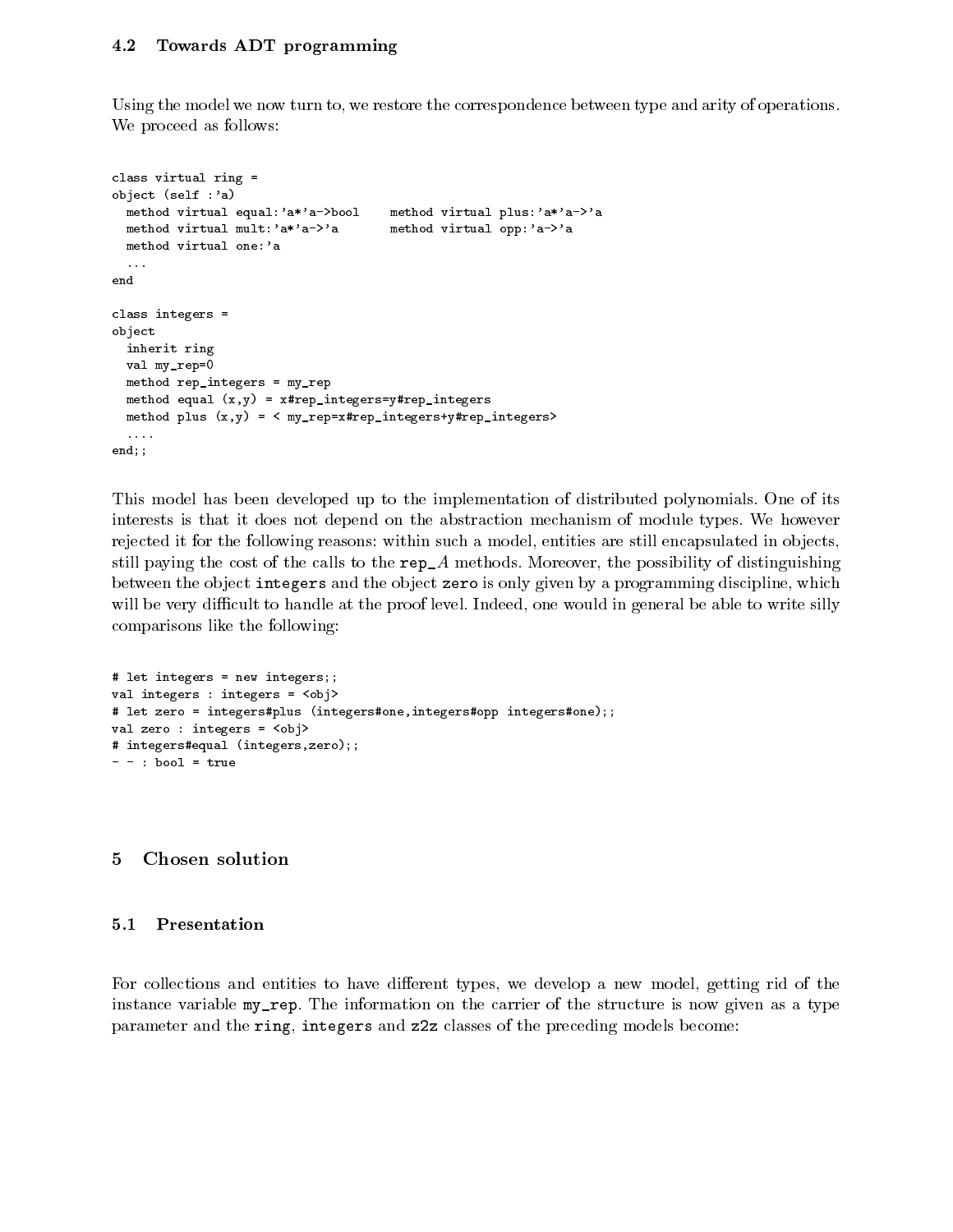```
class virtual ['a] ring =
                                                         class z2z =object
                                                         object
                                                           inherit [int] ring
 method virtual equal:'a*'a->bool
                                                           method equal (x,y) = x=ymethod virtual plus: 'a*'a->'a
                                                           method plus (x, y) =
 \ldotslet tmp=x+y in if tmp=2 then 0 else tmp
end
                                                           method mult (x, y) = x*ymethod opp x = xclass integers =
                                                           method one = 1
object
 inherit [int] ring
                                                           method print x =(\text{string_of}_\text{int x})"[2]"
 method equal (x, y) = (x = y)method plus (x,y) = x + yend
 \sim .
end
```
The integers class implements the mathematical integers. This class is a concrete one but can still be refined using inheritance. Thus, we may consider it as an implementation of the *species* of the integers, leaving place to define several different collections based on integers, defined by inheritance of the integers class.

The society of integers is described by a collection, which should provide access to its operations, while hiding the type of the carrier; it would be defined by a module Integers. Its signature shows that the carrier type is exported in an abstract way, through name t. We define the collection Z2z in the same way:

```
module type Ring = sig
 type t
 val meth: t ring
end
module Integers : Ring =module Z2z: Ring =
struct
                                                       struct
 type t=int
                                                        type t=int
 let meth=(new integers)
                                                         let meth=(new z2z)end
end
```
The calculations in these collections are performed using the meth field and the specification is well embodied in the types. A user may now declare an object, still called integers, which allows him to use the integer collection in a simple way:

```
# let z2z = Z2z.meth;;
# let integers = Integers.meth;;
                                                         val z2z : Z2z.t ring = \langle obj \rangleval integers : Integers.t ring
# let one = integers#one;;
                                                         # let one_z2z = z2z#one;;
                                                         val one_z2z : Z2z.t = <b>6</b>val one : Integers.t
# z2z#plus (one_z2z,one);;
This expression has type Z2z.t * Integers.t but is here used with type Z2z.t *
Z2z.t
```
As shown by the previous examples, a collection A is represented via a module as a pair  $(t, t)$ meth) where t is the type of its entities and meth is the object that "contains" the methods of the collection. The representation of  $t$  should be known only by collection A and the collections extending it, while being hidden to all users of these collections. The classes like integers are only used as generators for collections; the access to the actual representation is still possible inside the class.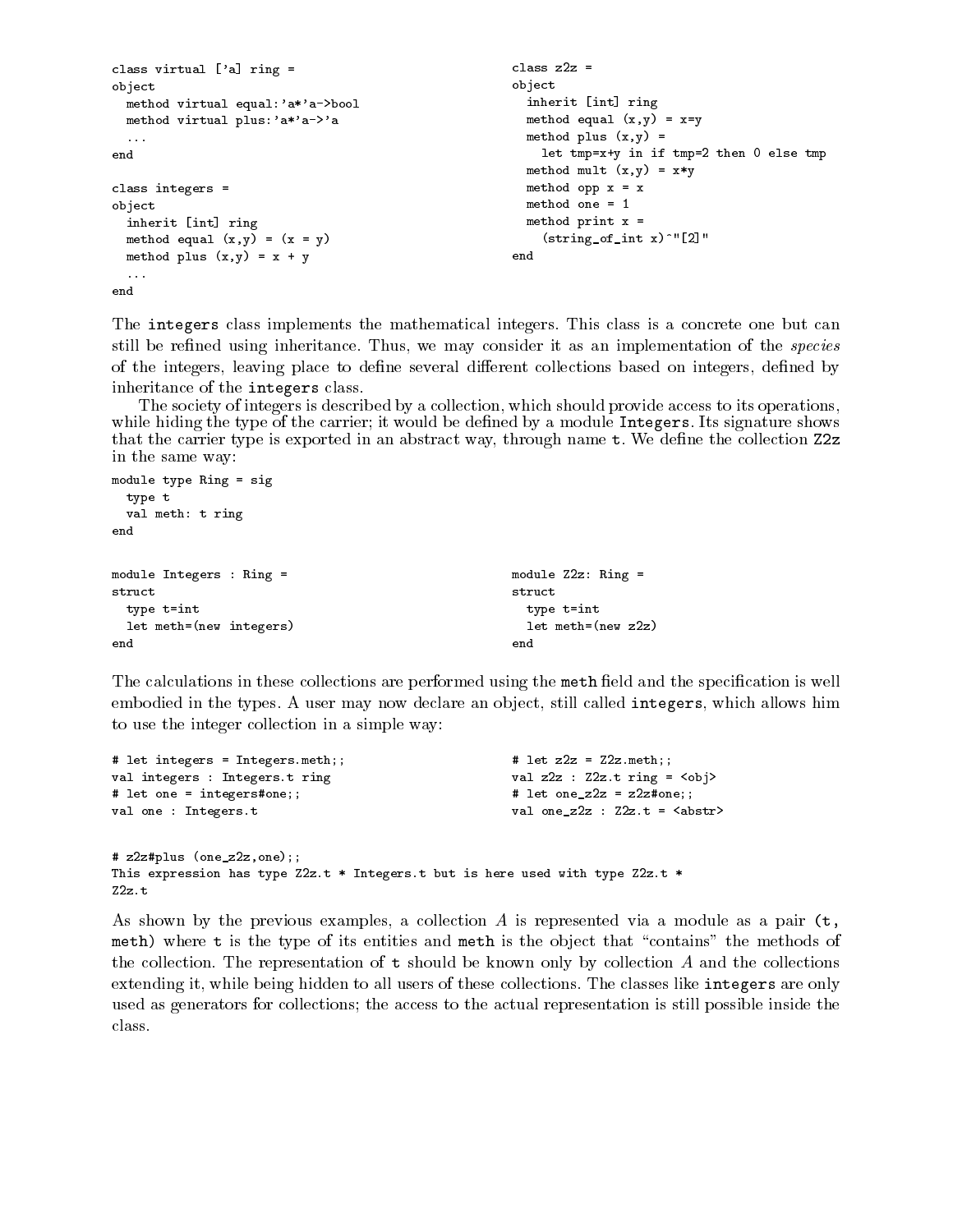This mechanism can be easily extended to handle parameterized collections like polynomials. Furthermore, the double use of identifier integers, both as a class and as an object, suggests that this encapsulation of structures inside modules may probably be automated.

In this model, unlike the traditional way of programming in object-oriented style, an object does not have an internal state, that is there is no instance variable. The main point here is that the class is completely described by the functionalities of the species or the collection, in the same spirit as algebraic abstract data types. Consequently we coin the phrase "ADT model"; note however that in this model, the whole functional expressiveness provided by Ocaml is exploited.

# $5.2$ Other features used

The hierarchy of classes currently consists of about fifty species: sets, ordered sets, lattices, additive monoids, multiplicative monoids, additive groups, different varieties of rings and algebras. The development of this hierarchy strongly builds on the previously detailed features: inheritance, virtual/concrete methods, delayed binding. We mention here other programming features that seem important to us.

Class variables Class variables, defined at the level of the class, are shared between all the objects belonging to it. They are notably useful for parameterized species, to perform operations on the parameter at the moment of its instantiation. For example, the species algebra described below uses the variable under minus one. In this example, the parameter  $r$  corresponds to the underlying ring and its type is 'r. The parameters' a and 'b correspond to the carrier type of the entities respectively of r and of the instantiations of the species algebra.

```
class virtual ['r, 'a, 'b] algebra (r: 'r) =
 let under_minus_one = r#opposite r#one in
    object (the_alg)
      constraint 'r = ('a) #commutative_ring
      inherit ['b] ring
     method virtual mult_extern : ('a*'b) -> 'b
     method opp =
       let (* ) x y = (the_alg#mult_extern)(x,y) in
          function x -> under_minus_one * x
end;
```
This species extend the notion of ring with an external multiplication mult extern, which allows us to implement the opp method (declared in the definition of ring) using under\_minus\_one.

**Recursive objects** Let us study how recursive objects may be used for the recursive implementation of multivariate polynomials. We suppose here that we already have at our disposal a distributed implementation for multivariate polynomials, named polynomial algebra, which generalizes the sparse representation for univariate polynomials. We recursively construct multivariate polynomials by iteration of the distributed representation. This way, a polynomial of  $A[X, Y, Z, U]$  may be considered as a polynomial of  $(((A[X])[Y])[Z])[U]$  or of  $(A[X, Y])[Z, U]$ . Let us call recursive polynomials the class being defined. In this class, the following data structure represents the entities corresponding to recursive polynomials. The data structures types 'a and 'b represent coefficients and degrees respectively; a recursive polynomial is either a constant (Base) or a pair (Composed) consisting in a variable name (coded by a string) and a polynomial whose coefficients are themselves recursive polynomials.

```
type ('a,'b) rec_struct =| Base of 'a
  | Composed of string * ((('a,'b)rec_struct *'b) list);;
```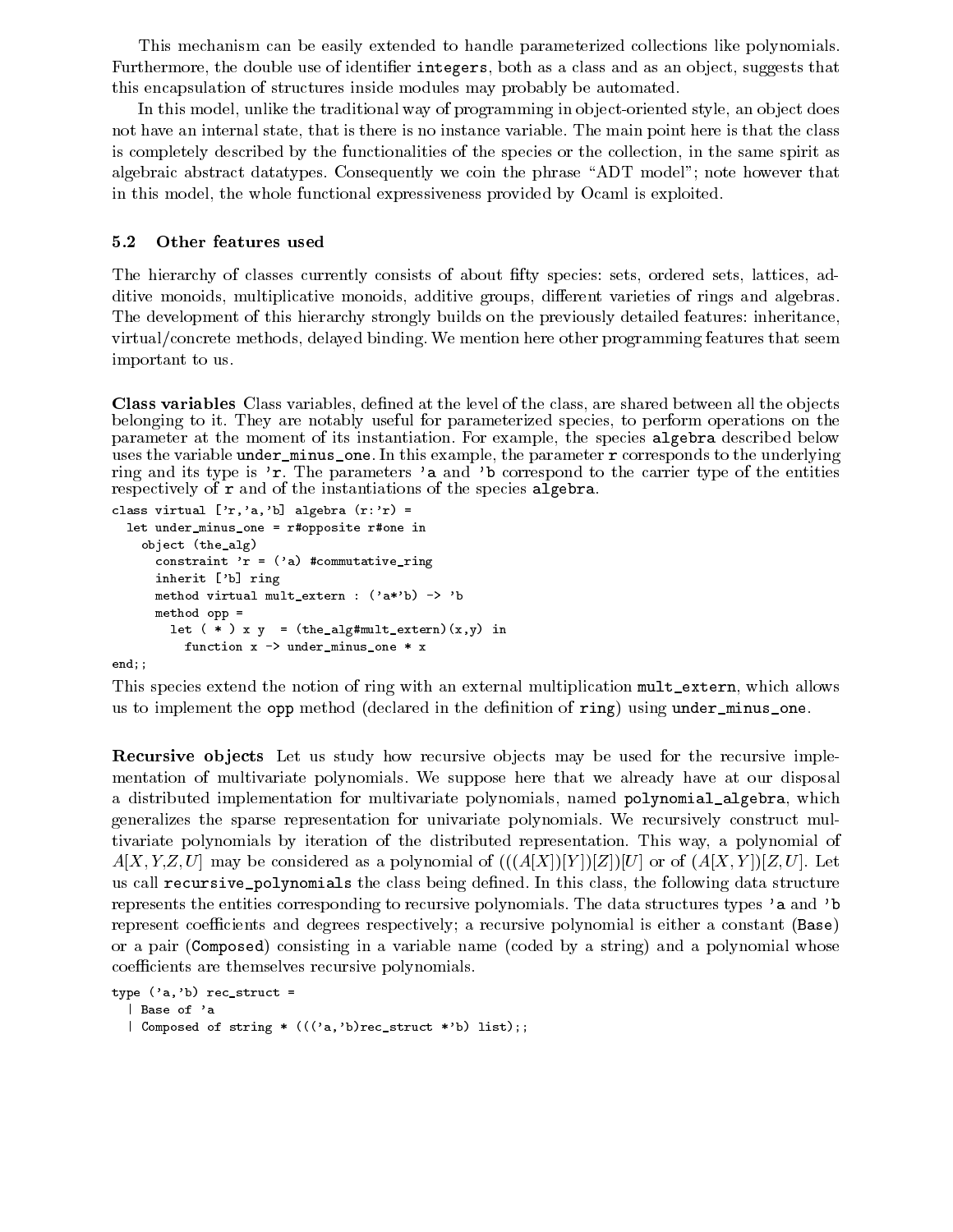We exploit this recursion on the data structure to describe the simple methods of recursive polynomials. For example, mult\_extern computes the product of a polynomial and an element of the ring carrier:

```
method mult_extern =
  let rec up_mult = function
    \vert (a, Base b) -> Base (under_multiply(a, b))
     (a, (Composed (v2,a2))) \rightarrowComposed(v2, (List.\text{map} (fun (v,d) \rightarrow (up\_mult(a,v), d)) a2))in function (a,b) \rightarrow if under_is\_zero(a) then zero else up_mult(a,b)
```
under\_is\_zero is here a class variable corresponding to the test of equality to zero in the ring carrier.

More complicated methods of recursive\_polynomials will use the operations on distributed polynomials, for example:

method dist\_coll = new polynomial\_algebra (rec\_rng, degs)

In this declaration, degs is the collection of exponents. rec\_rng is the ring carrier of the distributed implementation, and hence is itself a recursive polynomial ring. Therefore, rec\_rng is an object of the class being defined. Let us remark that rec\_rng is indeed a recursive object. This dist\_coll method can be used for coding operations such as printing:

 $method$  print = function

| Base a -> under\_print a

| Composed (v,p) -> ((rec\_rng#dist\_coll)#output)(p,v)

The output method is defined in polynomial\_algebra. It prints a polynomial, by giving a name to the variables and calling the print method of rec\_rng. The print function carries out an iteration at every layer of the distribution through this single call to output.

Let us remark that we are not compelled, as is usually the case in Computer Algebra System, to consider recursive polynomials of n variables as univariate polynomials over polynomials of  $n-1$ variables.

## $5.3$ Suitability of the model

Let us now explain why the model we introduced corresponds to the schedule of conditions given in 2.1. The species are virtual classes: a group is a subclass of a monoid, and is hence actually defined as an enriched monoid. The different abstraction mechanisms we use (inheritance, parameterization, late binding) enable us to write in the definition of the species only what is required by the definition of the gender it implements. Despite of these dependences, the type system remains very strong up to the implementation of the collections. With this model, our goal of implementing algebraic structures can be completed successfully in a general purpose language. In doing this, we avoid building a dedicated language, and we can take advantage of numerous existing libraries.

By now, 50 species define the base of Computer Algebra. As a comparison, the Axiom basic library contains 46 categories. These 50 species need only 700 Ocaml lines whereas 1800 lines are needed in Axiom. Our running example is fully implemented and this was quite easy. The benchmarks are quite encouraging. They will be given in the full paper.

# 6 Conclusion

Designing the five prototypes we presented has been fruitful. We have an original development architecture, which mixes at best module-oriented and object-oriented features of Ocaml, in order to provide a system which is open, flexible, and powerful enough to express algorithms of Computer Algebra System. For instance, to our knowledge, the recursive representation of polynomials is more powerful than the one provided by other systems. In this paper, we have tried to assess, from our